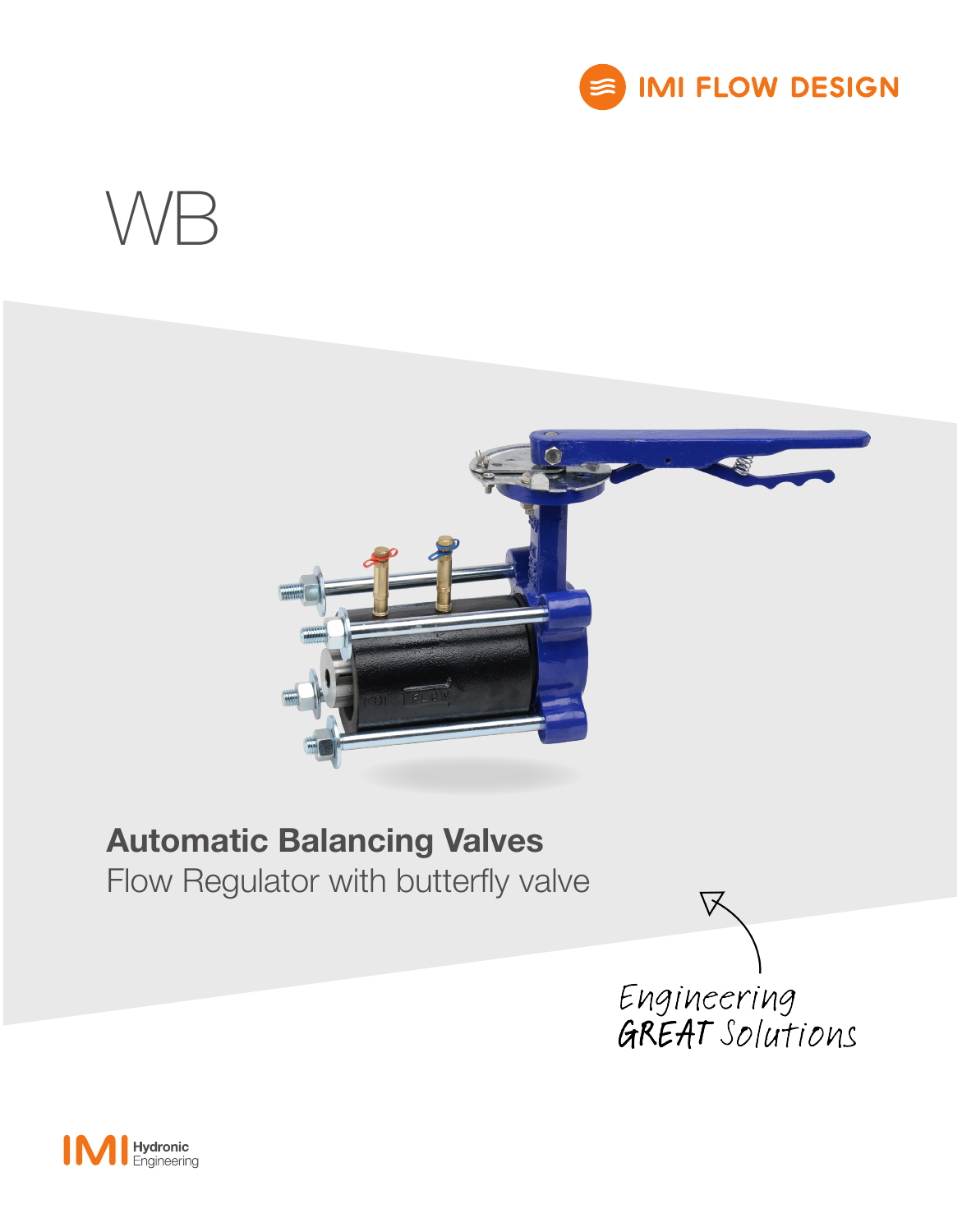# WB

Regulator—Wafer-style AutoFlow regulator factory set to automatically limit the specified flow to within  $\pm 5$  percent over 95 percent of the control range. The number of flow cartridges required is determined by the gpm requested. The regulator body is compatible ANSI Class 150 or \*300 lb. flanges. Extended Pressure / Temperature ports, lifting lug, drain plug, flange rods and nuts are standard. Options limited to quantity of three (2 at 12:00 and 1 at 6:00) and are shipped loose for field installation. Companion flanges/ gaskets not included. Butterfly Valve—The lug-type butterfly valve has a 2" (50 mm) extended neck for insulation. Units have an infinite-position handle, 2 1/2" - 6" (65 - 200 mm). Pressure Drop—The pressure drop of the WB assembly is 2 psi or 4.6 ft. (460 Pa/m) [2-32 range] plus the loss through the butterfly valve which can be calculated using the Cv (Kv) rates on the BF Submittal (Form F215). The loss for other control ranges are shown in the notes under the chart below.



## Key features

### > Flow Regulator

> Shut-Off For easy balancing

# Technical description

Application: Hydronic Balancing

Functions: Flow regulator, shut-off

Pressure range: 2-32, 5-60, 3-20, 5-40, 7-45

#### Accuracy:  $+5%$

Rating: 225 psig at 250° F (15 Bar at 120°C)

Flow Regulator Material: Body: Ductile iron Flow Cartridge: Stainless Steel Wear Surfaces with Stainless Steel Spring

#### Butterfly Valve Material:

Body: Cast Iron, Lug-type Seat & Gasket: EPDM Stem: 416 Stainless Steel Bearings: Bronze Sleeve Disc: AI-Bronze or Stainless Steel (if SS is required please consult factory)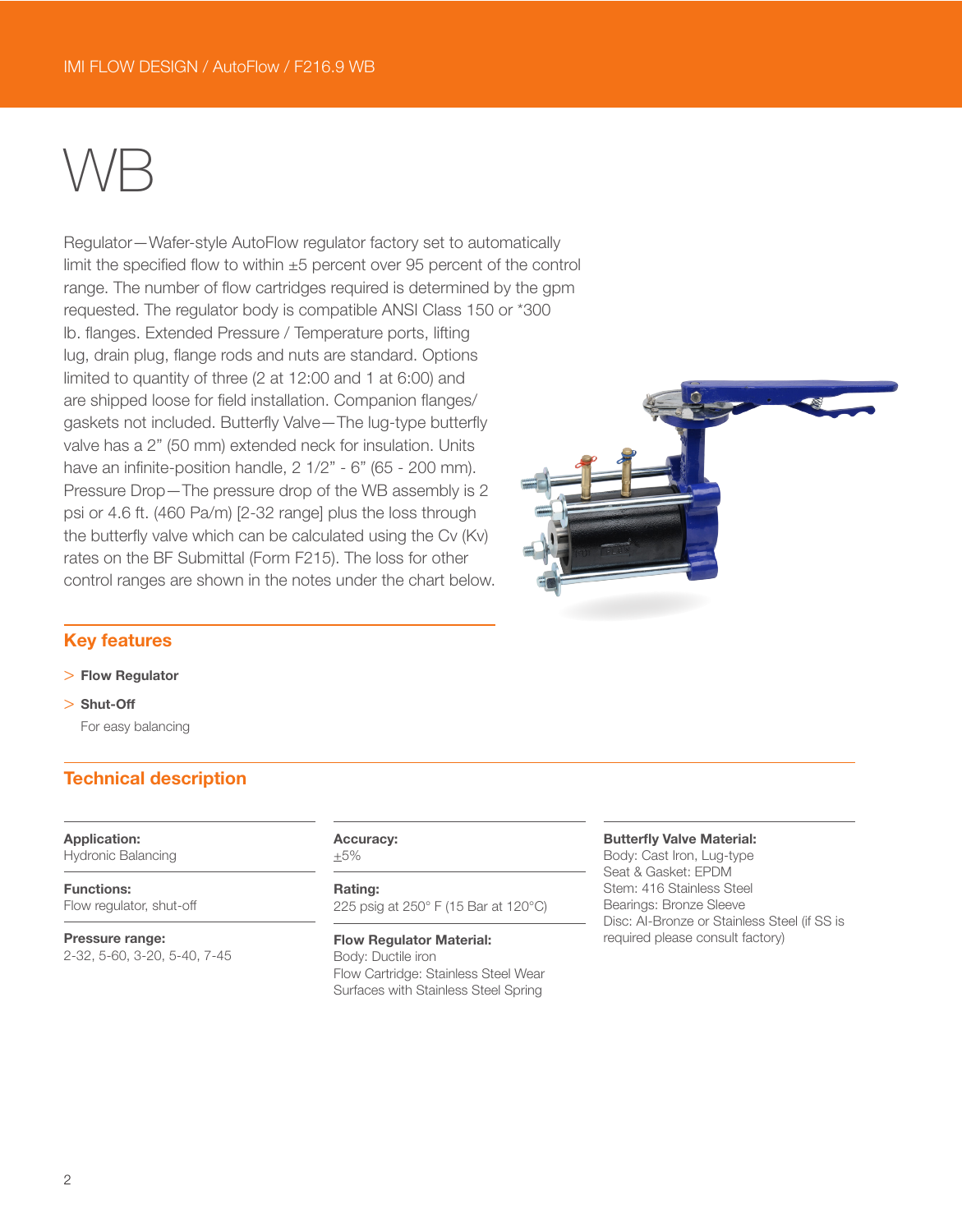| ____<br>_                   |         |
|-----------------------------|---------|
| _<br><b>Service Service</b> | ٠       |
|                             |         |
|                             | _<br>٠. |
|                             |         |

|           | Maximum gpm (lps)*<br>Control Range psi (kPa) |              |      |            |       |              |       |              |           |            |  |  |
|-----------|-----------------------------------------------|--------------|------|------------|-------|--------------|-------|--------------|-----------|------------|--|--|
| Model     | $2 - 32(1)$                                   |              |      | $5-60(2)$  |       | $3 - 20(3)$  |       | $5-40(4)$    | $7-45(5)$ |            |  |  |
|           |                                               | $(14 - 220)$ |      | $(35-414)$ |       | $(21 - 138)$ |       | $(35 - 276)$ |           | $(48-310)$ |  |  |
| WB0250(-) | 80                                            | 5.0          | 120  | 8.0        | $- -$ |              | $- -$ |              | $- -$     |            |  |  |
| WB0300(-) | 135                                           | 8.5          | 170  | 11.0       | 200   | 12.5         | 250   | 16.0         | 300       | 19.0       |  |  |
| WB0400(-) | 270                                           | 17.0         | 340  | 21.5       | 400   | 25.0         | 500   | 31.5         | 600       | 37.0       |  |  |
| WB0500(-) | 405                                           | 25.5         | 510  | 32.0       | 600   | 38.0         | 750   | 47.0         | 900       | 57.0       |  |  |
| WB0600(-) | 540                                           | 34.0         | 680  | 43.0       | 800   | 50.5         | 1000  | 63.0         | 1200      | 76.0       |  |  |
| WB0800(-) | 945                                           | 60.0         | 1190 | 75.0       | 1400  | 88.5         | 1750  | 110.0        | 2100      | 132.5      |  |  |

#### Notes

The (-) in the model number must be replaced by: 1: 2-32 (14-220); 2: 5-60 (35-414); 3: 3-20 (21-138); 4: 5-40 (35-276) or 5: 7-45 (48-310).

For pump head calculations, the following loss applies for each range: 4.6 ft. or 13.7 kPa (2-32); 11.6 ft. or 34.6 kPa (5-60); 6.9 ft. or 17.9 kPa (3-20); 11.6 ft. or 34.6 kPa (5-40); & 16.2 ft. or 48.4 kPa (7-45).--

\*gpm increments are 5 gpm for 2-32 & 5-60, 10 gpm for 3-20 & 5-40 and 20 gpm for 7-45.

All weights and dimensions are subject to minor changes. Flange bolts & nuts not included in estimated weight.

Allow approximately one foot for clearance on butterfly valve/handle.

Dimensions

# Articles



| Model     | Size                    |     | А                     |     | B    |     | C    |     |     |     | Weight |      | Max. No. of |  |
|-----------|-------------------------|-----|-----------------------|-----|------|-----|------|-----|-----|-----|--------|------|-------------|--|
|           | $\mathsf{I} \mathsf{n}$ | mm  | $\mathsf{I}$          | mm  | in   | mm  | in   | mm  | in  | mm  | lb     | ka   | Cartridges  |  |
| WB0250(-) | 21/2                    | 65  | 7.5                   | 190 | 7.0  | 180 | 7.2  | 185 | 9.0 | 230 | 23     | 13.5 |             |  |
| WB0300(-) | 3                       | 80  | 6.<br>10.             | 255 | 7.5  | 190 | 7.6  | 195 | 9.0 | 230 | 34     | 18.0 |             |  |
| WB0400(-) | 4                       | 100 | 11.7                  | 295 | 9.0  | 230 | 8.4  | 215 | 9.0 | 230 | 53     | 29.9 | 2           |  |
| WB0500(-) | 5                       | 125 | 12.3                  | 315 | 10.0 | 255 | 8.9  | 225 | 9.0 | 230 | 86     | 39.2 | 3           |  |
| WB0600(-) | 6                       | 150 | 12.4                  | 315 | 11.0 | 280 | 9.6  | 245 | 9.0 | 230 | 103    | 46.7 | 4           |  |
| WB0800(-) | 8                       | 200 | 13.<br>$\overline{A}$ | 340 | 13.5 | 345 | 10.8 | 275 | 5.0 | 130 | 151    | 68.6 |             |  |